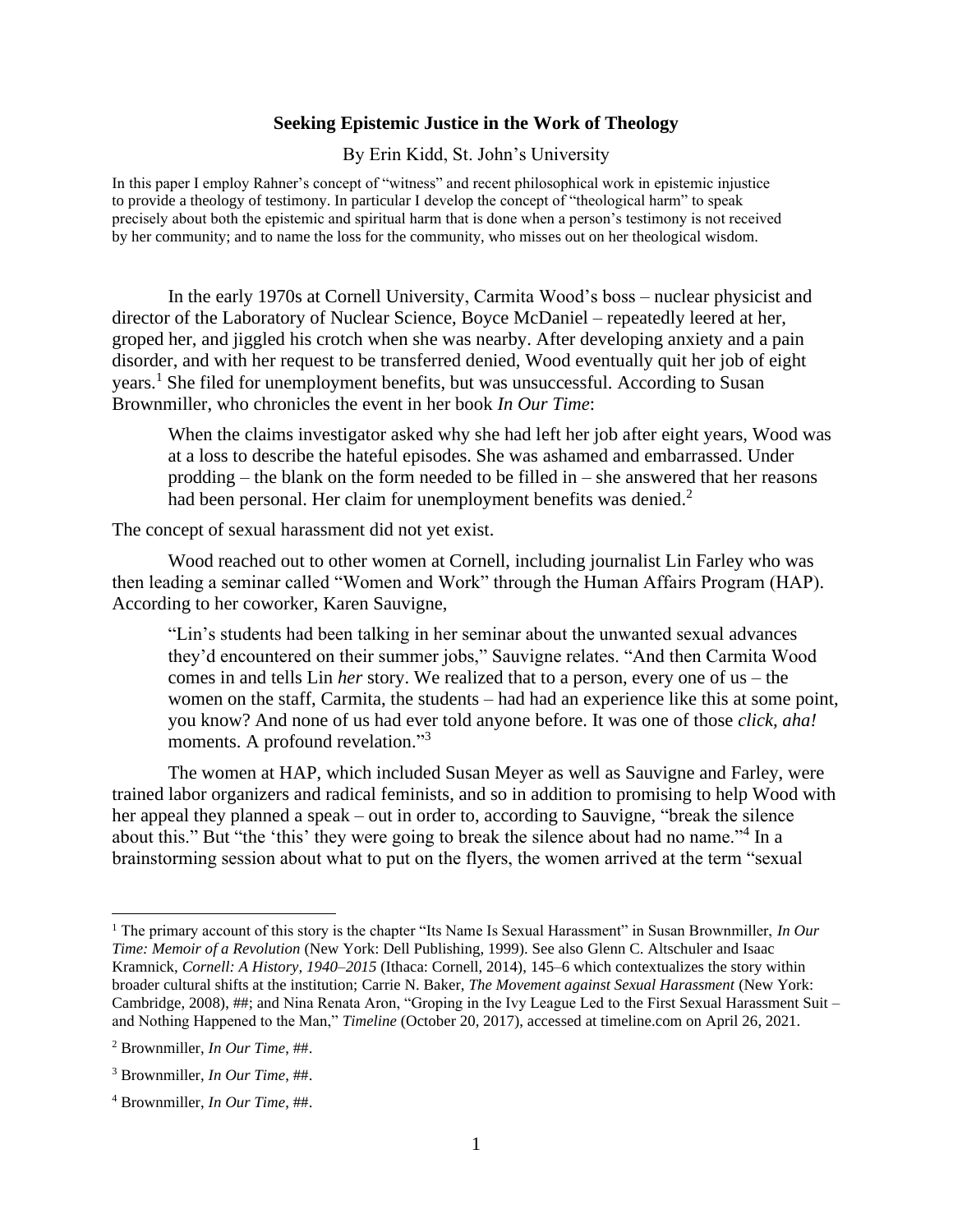harassment."<sup>5</sup> In addition to naming the behavior they named themselves "Working Women United" – they did not dare to name the professor.

In advance of the rally, Farley testified before the New York City's Commissioner on Human Rights, Eleanor Holmes Norton. Reflecting back on her experience of using the phrase in her testimony, Farley writes of the power of being able to give a name to the horrific experience Wood and so many others suffered:

Now women could share stories and strategies. They understood that they weren't alone, that millions of working women shared their experience. It was as if a light had been turned on in a dark room. The solidarity that women felt for one another was contagious; sisterhood in the workplace suddenly seemed doable.<sup>6</sup>

Enid Nemy, who was reporting on the hearing,<sup>7</sup> would then attend the rally and in August publish an article in the New York Times introducing the world to the term with the headling: "Women Begin to Speak Out Against Sexual Harassment at Work."<sup>8</sup>

And while Wood lost her appeal, the concept would be developed further by Farley in *Sexual Shakedown: The Sexual Harassment of Women on the Job*; picked up by Catharine MacKinnon in her *Sexual Harassment of Working Women*; and be used in litigation in the late 1970s, some of which would be spearheaded by Sauvigne and Meyer after they moved Working Women United to Manhattan.<sup>9</sup> Summarizing the impact of this work, Brownmiller writes:

Giving a name to sexual harassment, as the women in Ithaca did when they took up the case of Carmita Wood in 1975, put into bold relief a pernicious form of job discrimination that previously had been laughed at, trivialized, and ignored. In the process, the women set in motion a new understanding in business corporations, in the halls of Congress, in the military, in the school systems, and in courts of law.<sup>10</sup>

## **Epistemic Injustice**

Carmita Wood's inability to name her experience to an unemployment benefits officer is an example of what Miranda Fricker refers to as *hermeneutic injustice*, when the collective

 $5$  This is where the historical record breaks down a bit – Sauvigne and Farley recall it being a group effort, whereas Farley continues to identify herself as the person who invented the term. See Brownmiller, *In Our Time*, ##, and Lin Farley, "I Coined the Term 'Sexual Harassment.' Corporations Stole It," *The New York Times* (October 18, 2017) accessed at nytimes.com on April 26, 2021. Similarly, Farley recounts the "*click, aha!*" moment Sauvigne describes collectively in the quote above as her realization, see Aron, "Groping in the Ivy League."

<sup>6</sup> Farley, "I Coined the Term 'Sexual Harassment.'"

Interestingly, Brownmiller reports that Nemy – a family/style writer – was on the beat due to the perception that labor justice was a "soft" issue.

<sup>8</sup> Enid Nemy, "Women Begin to Speak Out against Sexual Harassment at Work," *The New York Times* (August 19, 1975) digitized version accessed at nytimes.com on April 26, 2021. See Brownmiller and Baker for more on the event.

<sup>9</sup> Brownmiller, *In Our Time*, ##.

<sup>10</sup> Brownmiller, *In Our Time*, ##.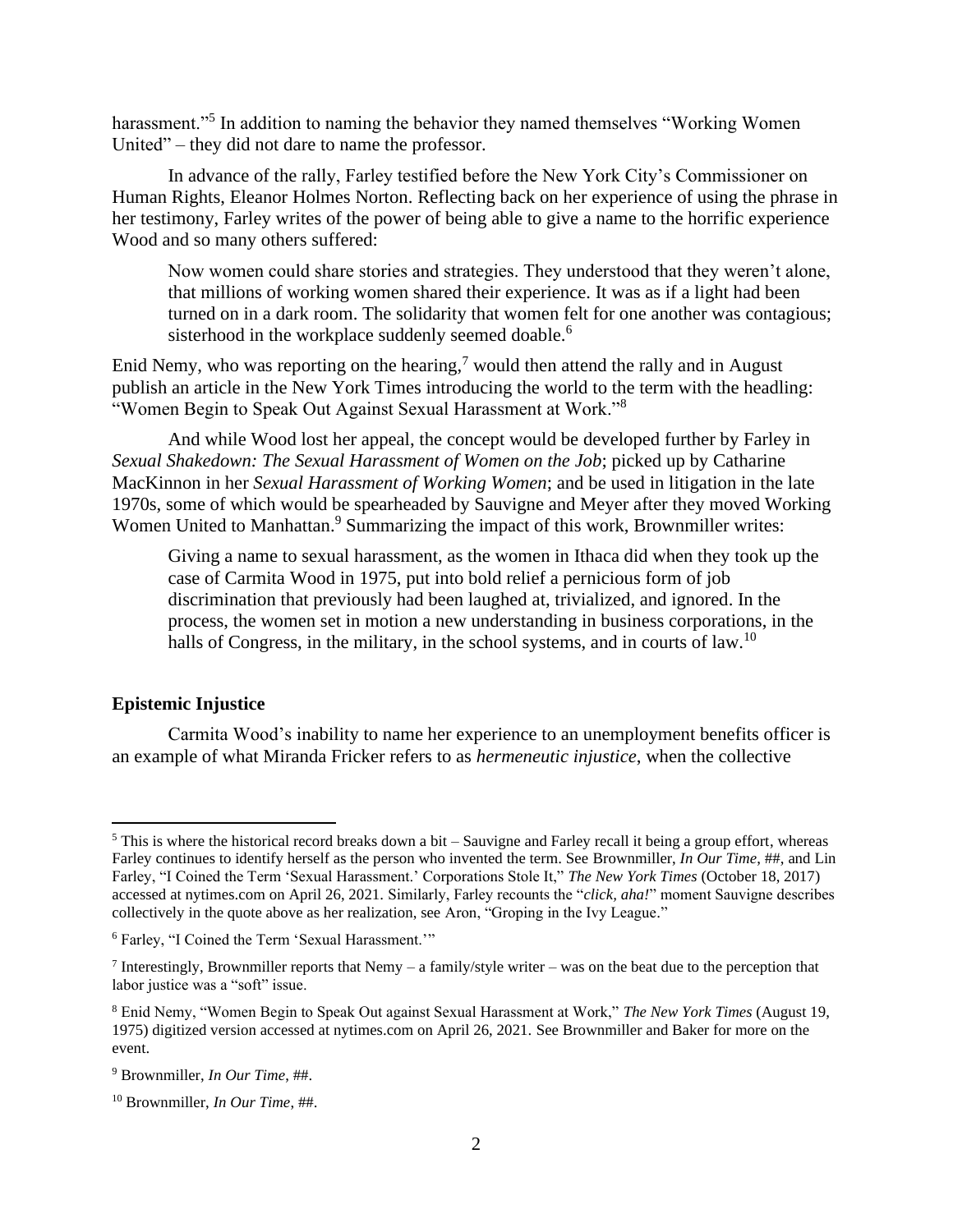hermeneutical resources are skewed against someone as a result of prejudice.<sup>11</sup> In her book, *Epistemic Injustice*, Fricker devotes an entire chapter to feminist consciousness raising from the last century, particularly as told by Brownmiller. According to Fricker:

If we look at the history of the women's movement, we see that the method of consciousness raising through 'speak – outs' and the sharing of scantly understood, barely articulate experiences was a direct response to the fact that so much of women's experience was obscure, even unspeakable, for the isolated individual, whereas the process of sharing these half – formed understandings awakened hitherto dormant resources for social meaning that brought clarity, cognitive confidence, and increased communicative facility.<sup>12</sup>

The need for and success of this kind of activism demonstrates the profound ways in which women, under sexism, are separated from the resources to understand their own experiences.

According to Fricker, such separation occurs as a result of operations of social power:

the powerful tend to have appropriate understandings of their experiences ready to draw on as they make sense of their social experiences, whereas the powerless are more likely to find themselves having some social experiences through a glass darkly, with at best ill–fitting meanings to draw on in the effort to render them intelligible.<sup>13</sup>

While there are all sorts of reasons why someone might not be able to understand their experiences, Fricker argues this failure rises to an injustice only when it is a result of prejudice. Explaining this with respect to Wood, Fricker note that both she and her harasser Boyce McDaniel lack the concept of "sexual harassment" to understand McDaniel's behavior – but this lack only harms Wood, and indeed benefits McDaniel.<sup>14</sup> And this harm is possible women were unable to participate equally in the creation of shared social meanings to begin with. Patriarchal power is sustained by the hermeneutic marginalization of women<sup>15</sup> (and, we can add, other gender and sexual minorities).

Hermeneutic injustice is one of two kinds of a broader category Fricker defines as *epistemic injustice*, which occurs whenever someone is "wronged specifically in her capacity as a knower" (20). The second is *testimonial injustice*, when one is not believed as a result of prejudice against their identity; her go – to example here is the rejection of Tom Robinson's testimony in *To Kill a Mockingbird*. <sup>16</sup> In testimonial injustice, hearers "undermine, insult, or otherwise withhold a proper respect for the speaker *qua* subject of knowledge" (20). Epistemic injustice can cause or otherwise intersect and exacerbate other forms of injustice, but Fricker's most original point is that it constitutes a form of harm in itself.

In this paper I want to attend to epistemic injustice in the work of theology: tracking both epistemic dysfunction in the discourse of theology under current labor conditions *and* building

<sup>11</sup> A full definition and explanation of terms is in Fricker, *Epistemic Injustice*, 153–6.

<sup>12</sup> Fricker, *Epistemic Injustice*, 148.

<sup>13</sup> Fricker, *Epistemic Injustice*, 148.

<sup>14</sup> Fricker, *Epistemic Injustice*, 151.

<sup>15</sup> Fricker, *Epistemic Injustice*, 152–3.

<sup>16</sup> Definition and discussion of terms is offered in Fricker, *Epistemic Injustice*, 9–29.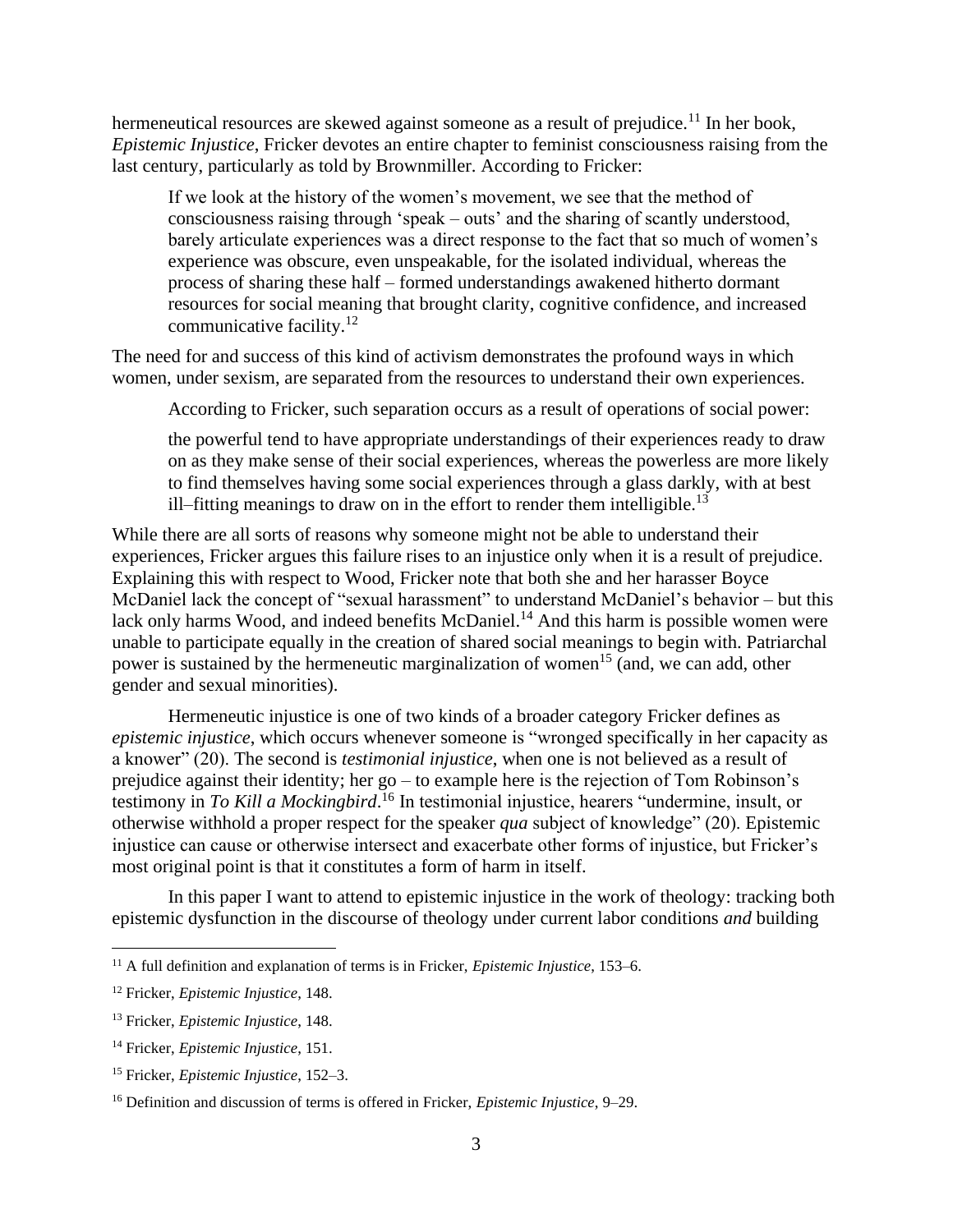on Fricker's work to speak of a harm that is not merely epistemic but theological. It is in this latter task that the work of Karl Rahner becomes critical, particularly his understanding of bearing witness.

## **Rahner's Account of Witness**

Rahner develops his account of witness in his essay "Theological Observations on the Concept of Witness," where he develops it as part of his broader theology of freedom.<sup>17</sup> To bear witness is to communicate one's decision about oneself in such a way that elicits a similar decision from the other:

"It is true that 'witness' is a term which involves an intrinsic reference to someone else. Manifestly, however, it is also a term signifying not the imparting of some other *thing*, but rather that in which someone communicates himself, and, moreover, by the most intense use of his own freedom in so disposing of himself that thereby a corresponding decision is evoked in some other person too."<sup>18</sup>

Bearing witness is no mere add-on to the making of that decision – because human subjectivity is always and already *inter-subjectivity*, this communication is instead the concrete form of one's decision:

"In witness man exercises his freedom at the most ultimate level of which he is capable of directing himself…if subjectivity essentially consists in intercommunication, then in the last analysis witness is not a *subsequent* declaration of a basic decision which the subject has previously taken about himself, but rather is in itself the concrete form of this decision."<sup>19</sup>

As Marie Baird explains "witness understood theologically participates in and is an a posteriori expression of an individual's fundamental, a priori openness to mystery" (Baird 412).

Whenever someone does really so communicate their self-disposal to another – regardless of whether their testimony is *about* religion or their religious self-understanding – Rahner tells us that this dedication to truth, this self-disposal in freedom is always, even implicitly, "an act of self-transcendence in which the subject reaches up to the unsurpassable and sovereign Mystery which we call  $God$ <sup>20</sup> – whether or not it includes speech about God.<sup>21</sup> Thus one can speak of an anonymous witness: for example, "a commitment to sheer self-sacrifice for

<sup>&</sup>lt;sup>17</sup> In a prefatory methodological discussion, Rahner defends his decision to begin with a philosophical analysis of the concept because all human self-reflection is doubly theological – as both the thinker and the object of thought are graced (TI 13:154–5). While the argument seems motivated to explain why he didn't proceed with some biblical account of witness, the comments do well to link this topic to Rahner's broader comments about the relationship between experience of self and experience of God, providing grounds to argue that all testimony about the truth of oneself is also theological, and complicating debates about his alleged foundationalism. All beyond the scope for now.

<sup>18</sup> TI 13:153.

<sup>&</sup>lt;sup>19</sup> TI 13:155.

 $20$  TI 13:155–6.

 $^{21}$  TI 13:157.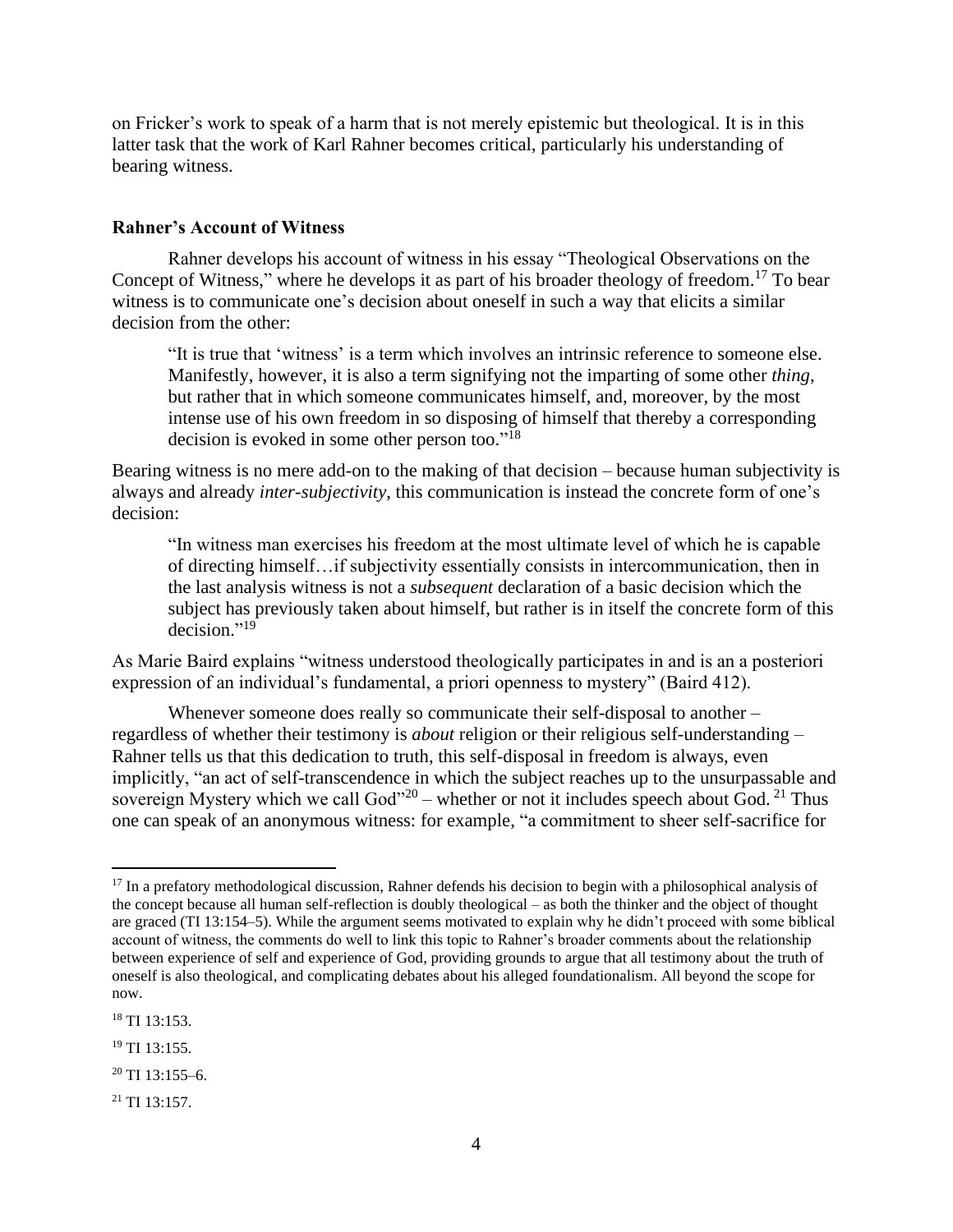the sake of social justice; the unreserved championing of truth and one's own genuine personal conviction." 22

Readers of Rahner will find the contours of his argument familiar. Indeed one can in many places replace "effect a fundamental option" "dispose of oneself in freedom" "make of one's life a yes" and so on in his work and the secondary literature with "bearing witness," which offers a fuller depiction of what discipleship looks like. The category is an especially nice one for connecting the different ends in Rahner's theology – "witness" makes more obvious the connection between his emphases on symbol and self-expression on the one hand (both in terms of God's self-communication and his ontology of the human person), and (through martyrdom) death on the other. And it more easily corrects against (what I think are mis-) readings of Rahner that are too individualistic.<sup>23</sup> Witness always involves another, is always public, is always social and political, and the root metaphor and source, that we are witnesses primarily to the *resurrection*, is a reminder that our bearing witness is dependent on the activity of Christ. So I rather prefer it to the cumbersome "effect a fundamental option."

Rahner is not eager to speak precisely here of the complications regarding how we bear witness – he explicitly punts the question a few times<sup>24</sup> – but it's worth noting that in his final analysis Rahner argues that witness is always imperfect,<sup>25</sup> done in hope that it may lay claim to the witness of the only one who acted autonomously, that it is but by the grace of God and wholly unmerited,  $^{26}$  and can even ultimately be described as God bearing witness to Godself.  $^{27}$ So I think there's good reason not to equate in a simplistic way the capacity to bear witness and having the psychological or intellectual ability or hermeneutical resources to perfectly

<sup>24</sup> TI 13:153–4

<sup>25</sup> TI 13: 162, 164–5

 $^{22}$  TI 13:158. Not only does the testimony not have to be explicitly religious, it can be explicitly atheistic. Rahner writes that even when the testimony denounces the possibility of transcendence, it can still be an act of selftranscendence, in which case the testimony is "merely the mistaken objectification of an original act of selfinterpretation which, ultimately speaking and in its innermost depths, is, nevertheless, successful. In other words precisely in it there can be a witness for one who can distinguish between the witness itself and him who bears it" (TI 13:157).

<sup>23</sup> See also Nancy A. Dallavalle, "Feminist Theologies," *The Cambridge Companion to Karl Rahner*, 274.

<sup>&</sup>lt;sup>26</sup> "Man can make this hope his own, and for this he finds within himself an inner power and (albeit never as something which he can fully reflect upon or realize) an enlightenment (called the grace of faith), and he seizes upon that in which this hope is actually fulfilled in exemplary form in the historical experience of Jesus of Nazareth. The experience of the Christ event in Jesus may or may not be achieved at a fully conscious level. But in any case it remains true that where the transcendental movement of the Spirit is unreservedly accepted it constitutes (according to the Christian interpretation of it) a movement sustained by God himself outwards towards the immediacy of God, because it de facto and inescapably has as its intrinsic principle God himself. And this remains true even as we recognize that this state of being sustained, this openness of human transcendence to the immediacy of the absolute Mystery, is to be interpreted as (supernatural) 'grace' and as 'unmerited'. In those cases, therefore, in which 'witness' is achieved in the sense indicated in our provisional description (and so as an act of self-determination in which man positively and unconditionally accepts that which is within himself), there also takes place invariably and in all cases so far as Christianity is concerned the event of grace, the acceptance of this grace, the movement outwards towards the immediacy of God regardless of whether this is explicitly reflected upon or not." TI 13: 156–7

 $27$  TI 13: 167-8.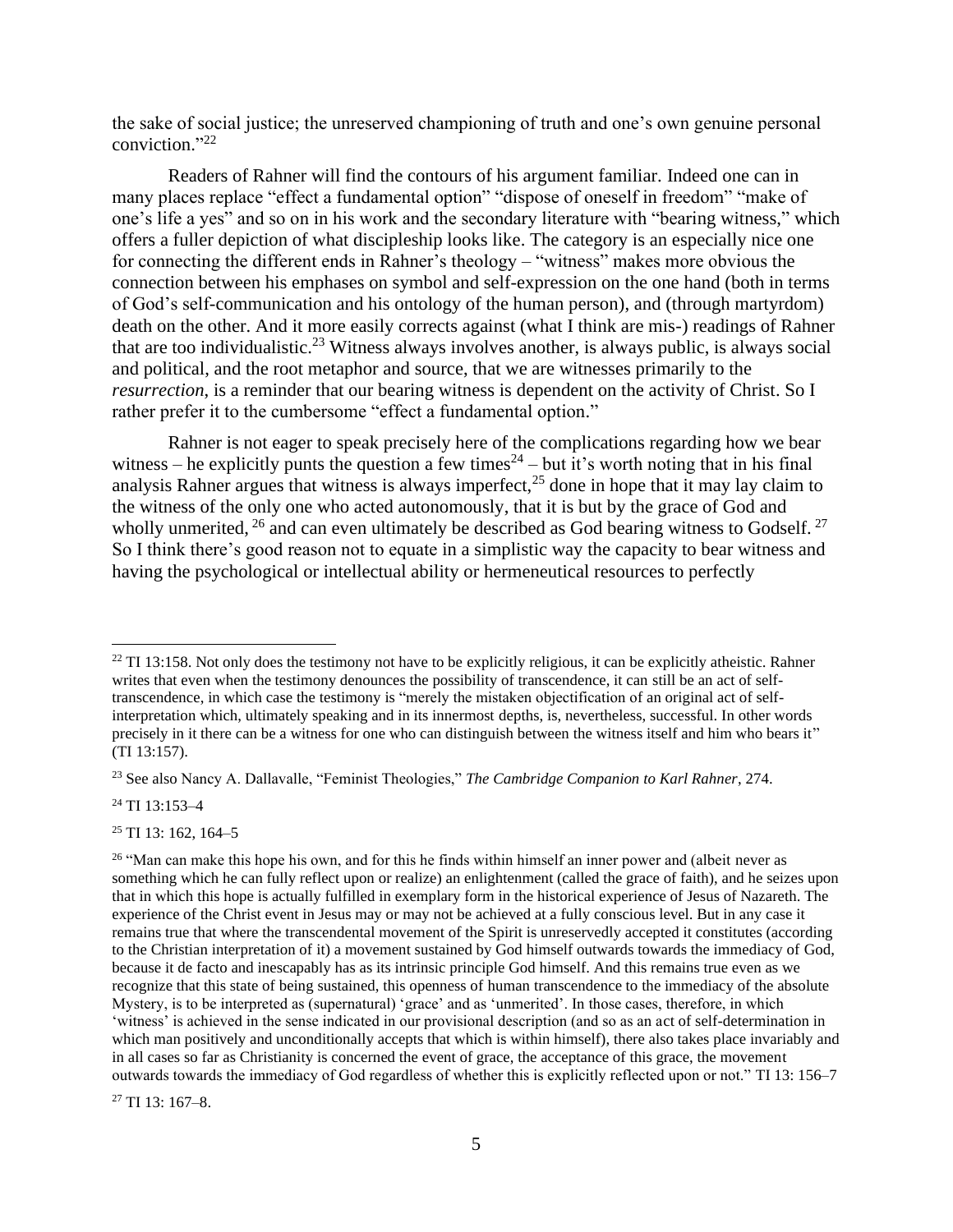understand and articulate oneself.<sup>28</sup> When we are culpable for separating someone from understanding their own experience we aren't culpable from separating them from *God* – because no one can.

But if we look at all the conditions of witness Rahner provides (in a hurried list he actually brackets for his discussion on witness, saying he will leave the details up to the philosophers), they include precisely those capacities that epistemic injustice threatens:

a man endowed with freedom and having power over his own self; the possibility of disposing of himself in an ultimate and 'absolute' sense so far as the concrete conditions of human life are concerned (or at least the power to attempt this in the hope that at any rate within the course of a lifetime the man concerned will actually succeed in achieving it); an ultimate understanding of himself in freedom for some other man as well; the possibility of so using this power of self-determination as to achieve contact with another, to make himself 'intelligible'; the character which such communication has as a summons or appeal; the understanding of such communication by the other leading to a state in which each party is orientated towards the other, a state which must ultimately be called love.<sup>29</sup>

So I think we can use Rahner's theology to highlight just how central the work of understanding, speaking, and being heard are to one's relationship with God, and how seriously we should take threats to it. While we cannot separate each other from the love of God, we can frustrate each other's ability to bear witness in the here-and-now. Fricker's point is that epistemic injustice harms someone in their capacity as a knower. Rahner's understanding of witness allows us to add to this – it harms them as a lover of God and disciple of Christ.<sup>30</sup>

## **Naming Theological Harm**

There is therefore a distinctively spiritual and theological element to epistemic injustice. I think Nancy Dallavalle and Elizabeth Johnson are right that, within Rahner's framework, feminist conversion experiences are always and already movements closer to  $God^{31}$  – naming and resisting sexual harassment seems an exemplary form of "anonymous witness."<sup>32</sup> It takes a

<sup>&</sup>lt;sup>28</sup> On this topic regarding the way that trauma effects testimony, see Marie Baird, "Death Camp Survival and the Possibility of Hope: A Dialogue with Karl Rahner," *Philosophy & Theology* 10: 2 (1997): 385–419 and Erin Kidd, "The Violation of God in the Body of the World: A Rahnerian Response to Trauma," *Modern Theology* 35:4 (October 2019): 663–82. See also Heidi Russell, "Efficacious and Sufficient Grace: God's One Offer of Self-Communicatio as Accepted or Rejected" which helpfully offers "non-rejection" as a way of bringing Rahner's writings on freedom and on grace together. *Philosophy & Theology* 22 (2010): 353-372.

 $29$  TI 13:153-4.

<sup>&</sup>lt;sup>30</sup> Those who benefit from epistemic injustice are also theologically disadvantaged, in their inability to be authentic hearers of the word – though I'm not convinced harm is the right word for this.

<sup>31</sup> Elizabeth Johnson, "Chapter 4: Women's Interpreted Experience," *She Who Is* particularly the section "Experience of Self, Experience of God," 65–7 and Nancy Dallavalle, "Gender Issues in the Light of Rahner's Theological Perspective," *Philosophy & Theology* 26: 2 (2014): 365–82, particularly 375–80

<sup>&</sup>lt;sup>32</sup> Mary Daly describes this dynamic well: "Seeing means that everything changes: the old identifications and the old securities are gone. Therefore the ethic emerging in the women's movement is not an ethic of prudence but one whose dominant theme is existential courage. This is the courage to *see* and to *be* in the face of the nameless anxieties that surface when a woman begins to see through the masks of sexist society and to confront the horrifying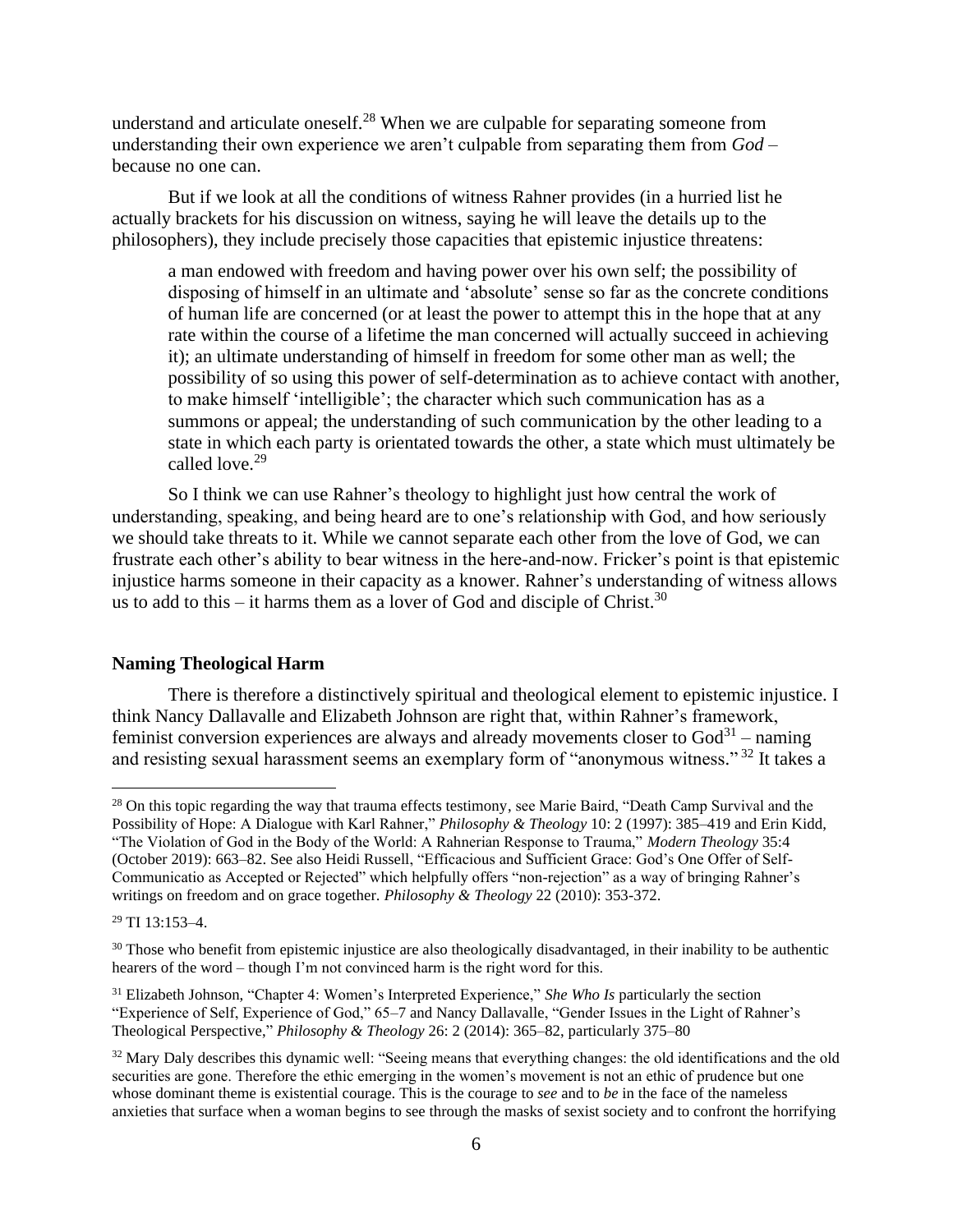*click! aha!* moment though because the general hermeneutical resources are skewed against such activity. Thus the hermeneutical marginalization women experience under sexism is not just an epistemic or political matter, but a deeply theological one. To frustrate an individual's ability to bear witness is to diminish their capacity to make their life a "yes" to God.

This is even more so the case when the testimony in question concerns the individual's ability to reflect explicitly on her own faith. This I want to name *theological harm*. <sup>33</sup> In other words, epistemic injustice is theological injustice. A lack of hermeneutical resources that frustrates the ability for folks to name their experiences (hermeneutical injustice) and a credibility economy in which folks' testimony is not received are forms of harm not only to the individuals in question but also to the theological community as a whole, who misses out on their wisdom. Barriers to theological participation are impediments to both individual flourishing and to the collective theological project.

Here we must wrestle with our past, present, and future. Both current and historic exclusion from the work of creating social meaning – such as that experienced by many folks minoritized in the church and/or academy – matters, because theological frameworks have afterlives. Citation practices are political.<sup>34</sup> Increasing adjunctification and encroaching neoliberalism in the academy continues to marginalize those who lack the family wealth and freedom from caretaking to move across the country from VAP to VAP or to cobble together 6 classes a semester for a living wage. As the time and resources to do academic theology increasingly become a luxury, we must recognize that it is not just recent grad students who will suffer under market conditions – our theology will be impoverished, and with it, so many whose lives and experiences will not be named or recognized in the theology that continues to be done.

To be clear I think the most pressing issue of our current crisis in academic theology are the individual human beings crushed underneath it. I do not wish to say that the "real" problem is

fact of her own alienation from her authentic self," 4; "my purpose is to show that the women's revolution, insofar as it is true to its own essential dynamics, is an ontological, spiritual revolution, pointing beyond the idolatries of sexist society and sparking creative action in and toward transcendence. The becoming of women implies universal human becoming. It has everything to do with the search for ultimate meaning and reality, which some would call God" 6; "it is necessary to grasp the fundamental fact that women have had the power of *naming* stolen from us. We have not been free to use our own power to name ourselves, the world, or God," 8 and "To exist humanly is to name the self, the world, and God. The 'method' of the evolving spiritual consciousness of women is nothing less than this beginning to speak humanly – a reclaiming of the right to name. The liberation of language is rooted in the liberation of ourselves," 8 in *Beyond God the Father: Toward a Philosophy of Women's Liberation* (Boston: Beacon Press, 1985).

<sup>&</sup>lt;sup>33</sup> I first developed this concept in thinking about the epistemic injustice experienced by survivors of clergy sex abuse, but am hoping to develop it further in dialogue with Rahner's theology and a broader sense of testimony, see Erin Kidd, "Theology in the Wake of Testimony: Epistemic Injustice and Clergy Sex Abuse," *Journal of Religion & Society: Special Issue in Religion and Justice* (2020): 161–77. In doing so, I am indebted to Theresa Tobin's work on *spiritual violence* and Michelle Panchuk's work on *spiritual harm*: see Tobin "Spiritual Violence, Gender and Sexuality: Implications for Seeking and Dwelling among Some Catholic Women and LGBT Catholics," *Seekers and Dwellers: Plurality and Wholeness in a Time of Secularity*, ed. Philip J. Rossi (Washington, DC: The Council for Research in Values and Philosophy, 2016); "Religious Faith in the Unjust Meantime: The Spiritual Violence of Clergy Sexual Abuse," *Feminist Philosophical Quarterly* 5:2 art. 5 (2019); Panchuk, "Distorting Concepts, Obscured Experiences: Hermeneutical Injustice in Religious Trauma and Spiritual Violence," *Hypatia* 35: 4 (2020): 607–26.

<sup>&</sup>lt;sup>34</sup> For more on this, see Kidd, "Theology in the Wake of Survivor Testimony," citing and building on the work of Panchuk, "Distorting Concepts"